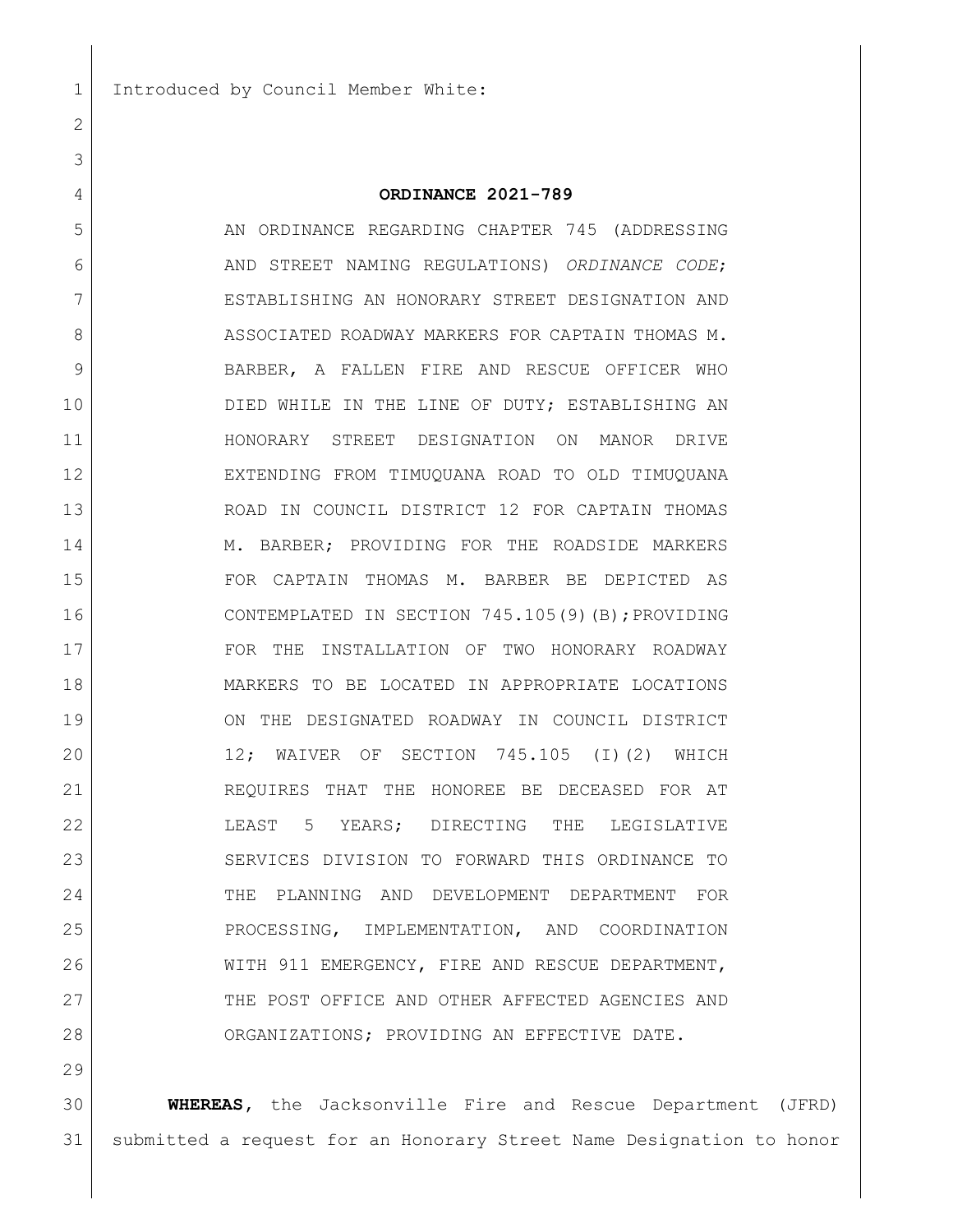Fire and Rescue Captain Thomas M. Barber;(Correspondence from the Office of the Director/Fire Chief, City of Jacksonville Fire and Rescue Department is attached hereto as **Exhibit 1**); and

 **WHEREAS,** Section 745.105 (9), Ord. Code, provides for honorary designations for fallen fire and rescue officers who die while in the Line of Duty; and

 **WHEREAS,** in accordance with the criteria established pursuant 8 to Florida law, Captain Thomas Barber died while in the Line of Duty; (The Florida Joint Council of Fire and Emergency Services Firefighter Line-of-Duty Death Memorial Selection Process is attached hereto as **Exhibit 2**); and

 **WHEREAS,** Captain Barber dedicated 21 years to the JFRD starting a successful Firefighter career on July 10, 2000, and eventually 14 advancing up the ranks to a Captain position; and

 **WHEREAS,** the Florida Joint Council of Fire and Emergency Services will honor Captain Thomas M. Barber's name on the Memorial Wall at the Florida Fallen Firefighter Memorial in Ocala, Florida, and at the State Capitol;(See attached **Exhibit 2**); and

**WHEREAS,** there will be additional events to recognize the memory of Captain Barber which include a "Ringing of the Bell" ceremony, a "Last Guard" ritual, presentation of a fallen firefighter memorial 22 flag and a medallion; and

 **WHEREAS,** the Council finds that the accomplishments of Captain Thomas M. Barber are worthy and deserving of a form of recognition 25 that the City of Jacksonville and Captain Thomas M. Barber's family, friends and colleagues can share and celebrate in, to wit: the creation of an honorary street designation and the installation of two appropriate honorary roadway markers on Manor Drive extending from Timuquana Road to Old Timuquana Road in Council District 12; now therefore,

**WHEREAS,** pursuant to Section 745.105(j)(10), Ord. Code, the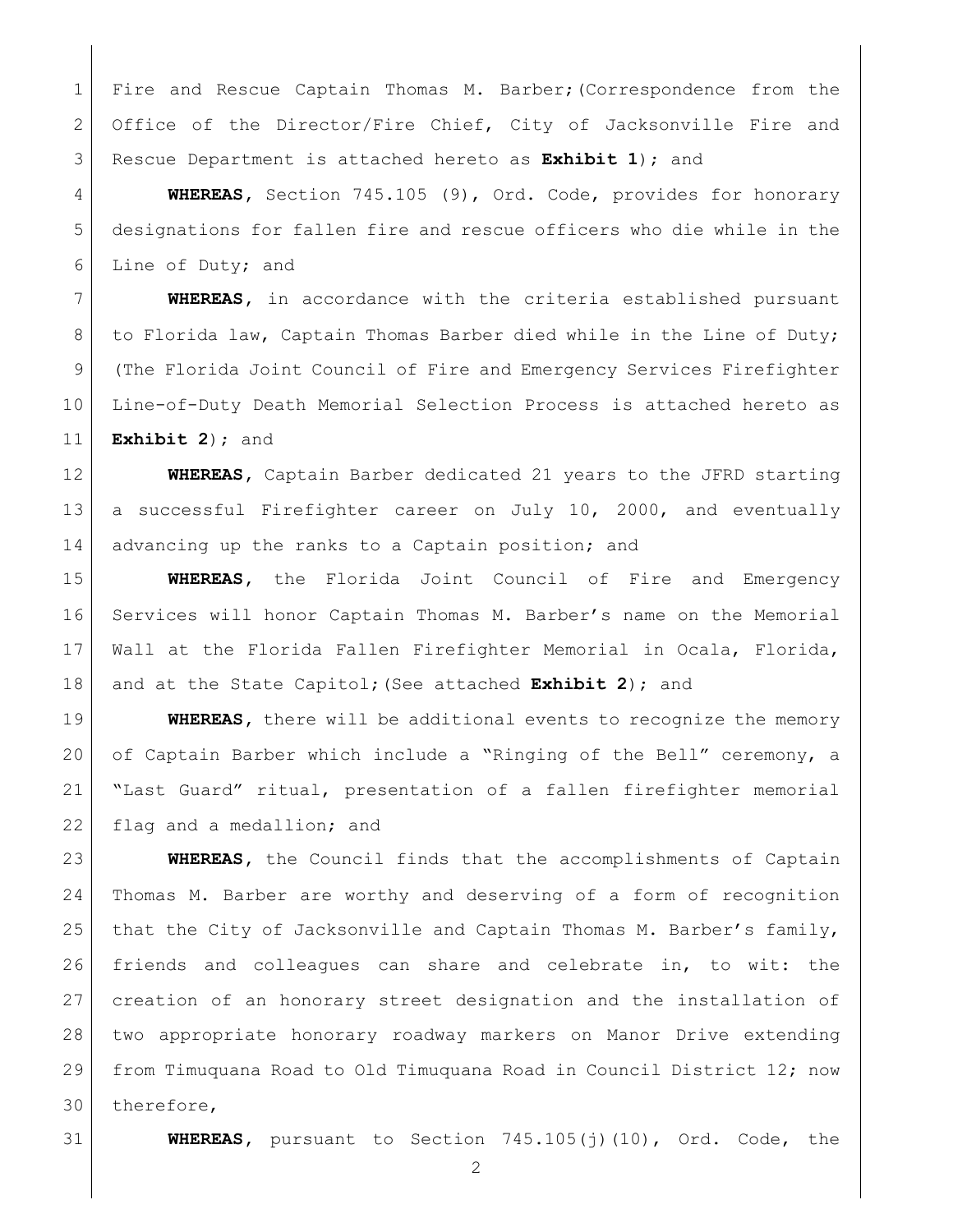Planning and Development Department mailed written notifications on August 10, 2021, and on September 9, 2021, to affected property owners requesting the affected property owners to indicate their written consent or objection to the proposed honorary street designation. A copy of the August 10, 2021, and September 10, 2021, letters are attached as **Exhibits 3 and 4**; and

 **WHEREAS,** on August 18, 2021, and September 30, 2021, the property 8 | owners indicated their consent of the proposed honorary designation. Copies of the completed Honorary Designation Form are attached as **Exhibit 5**.

**BE IT ORDAINED** by the Council of the City of Jacksonville:

 **Section 1. Manor Drive to receive an honorary street designation for Captain Thomas M. Barber.** Manor Drive extending from Timuquana Road to Old Timuquana Road in Council District 12 shall hereby be designated as contemplated by Section 745.105, *Ordinance Code*, for Captain Thomas M. Barber. A map of the road designation is attached hereto as **Exhibit 6**.

 **Section 2. Honorary Roadside Markers for Captain Thomas M. Barber to be depicted as authorized in Section 745.105(9)(b), Ord. Code.** Two honorary roadside markers shall depict the appropriate badge and/or emblem color for Captain Thomas M. Barber as contemplated 22 in Section 745.105 (9)(b), Ordinance Code, to read as follows:

**Fire and Rescue Officer**

**Captain Thomas M. Barber**

**End of Watch**

## **June 14, 2021**

 **Section 3. Honorary Roadside Markers for Captain Thomas M. Barber to be installed**. Two honorary roadside markers, as contemplated by Section 745.105, *Ordinance Code*, recognizing and honoring Captain Thomas M. Barber shall be placed in appropriate locations on Manor Drive.